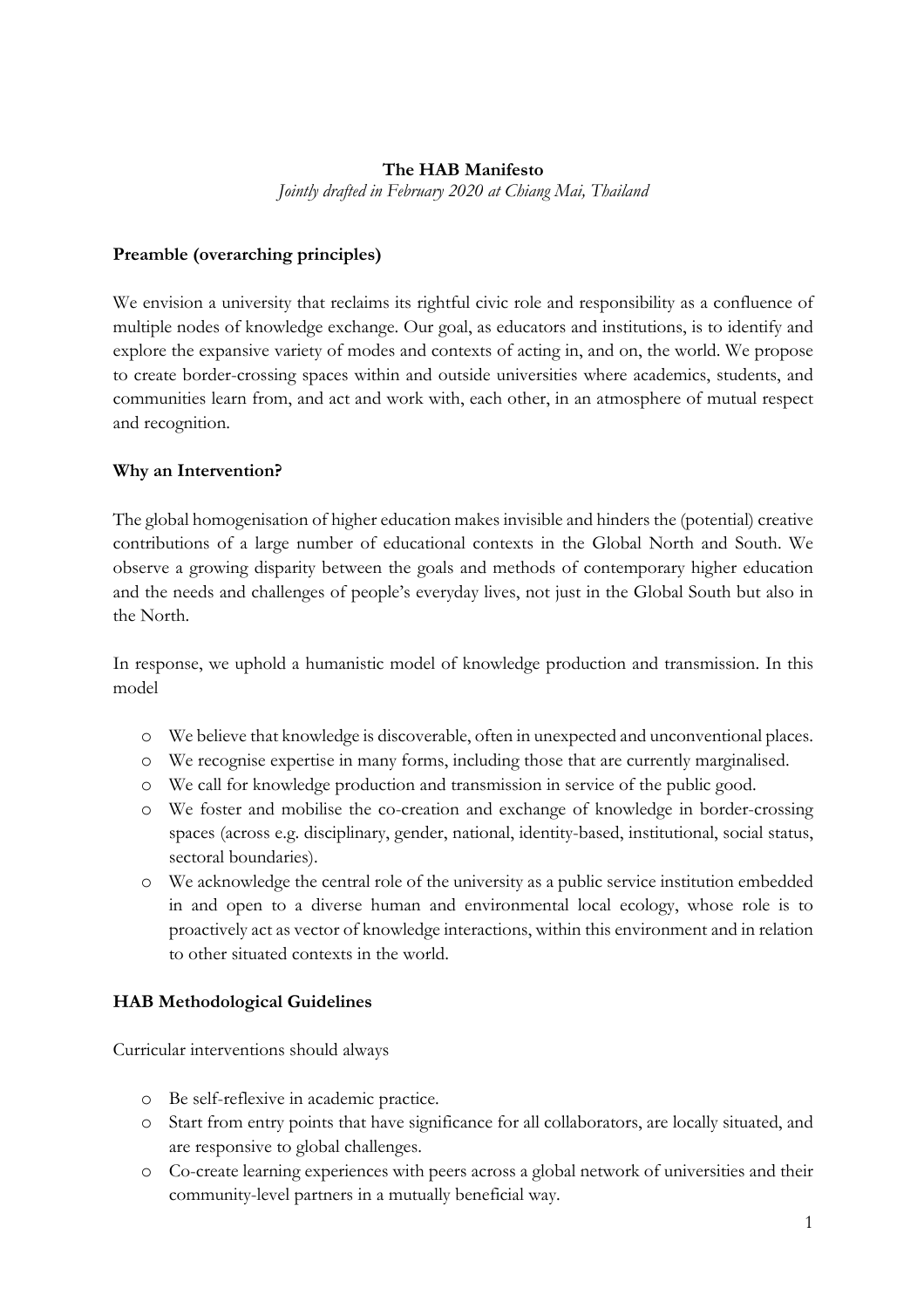- o Use experiential learning techniques that immerse learners *in situ*.
- o Facilitate multilingual learning and exchange to challenge language hegemony and its restrictive educational consequences.
- o Allow for creative, nonconventional outcomes of learning (e.g. audio, video, text, image, digital, objects, installations).
- o Actively seek non-textual, hidden, and marginalised sources of knowledge (e.g. keepers of indigenous knowledge, local archives, storytellers).

# **HAB Humanist Competencies**

- o Respect and understand our ecological precarity and the indivisible bond between humankind and the biosphere.
- o Address real world concerns at a local, common-sensical, experiential, conversable or humanist scale rather than in terms of disembodied, mathematical models, abstract concepts, stereo-typical or uncritical, conditioned responses.
- o To empathize rather than objectivize by placing oneself in the shoes of another rather than keeping a social, epistemic or physical distance.

# **HAB Collaborative Education Formats**

The HAB methodological framework can be implemented through a variety of formats involving students and faculty exchange. Many of them have already been experimented with in HAB 1.0. They include:

- o Experiential schools
- o Storytelling and Writing Workshops
- o Digital Storytelling Accession Cards
- o Pop-up Courses & Responsive Syllabi
- o Visiting Group Fellowships
- o Special Issues in Partner Publications
- o HAB institutional spaces
- o Consultative Roundtables
- o Practice-based Workshops
- o Pop-up Museums
- o Local Dialogue Forum and Fairs

# **HAB Learning Ecology**

These HAB activities can only achieve their transformative objectives if they are made accessible to a variety of social and educational actors namely,

- o The academic community, including student bodies, teachers, staff and administrators.
- o HAB consortium members and other interested partners and other affiliates.
- o Indigenous experts, practitioners (including artisans, artists), activists, local community leaders and elders, storytellers and local historians, librarians, archivists, and museum specialists.